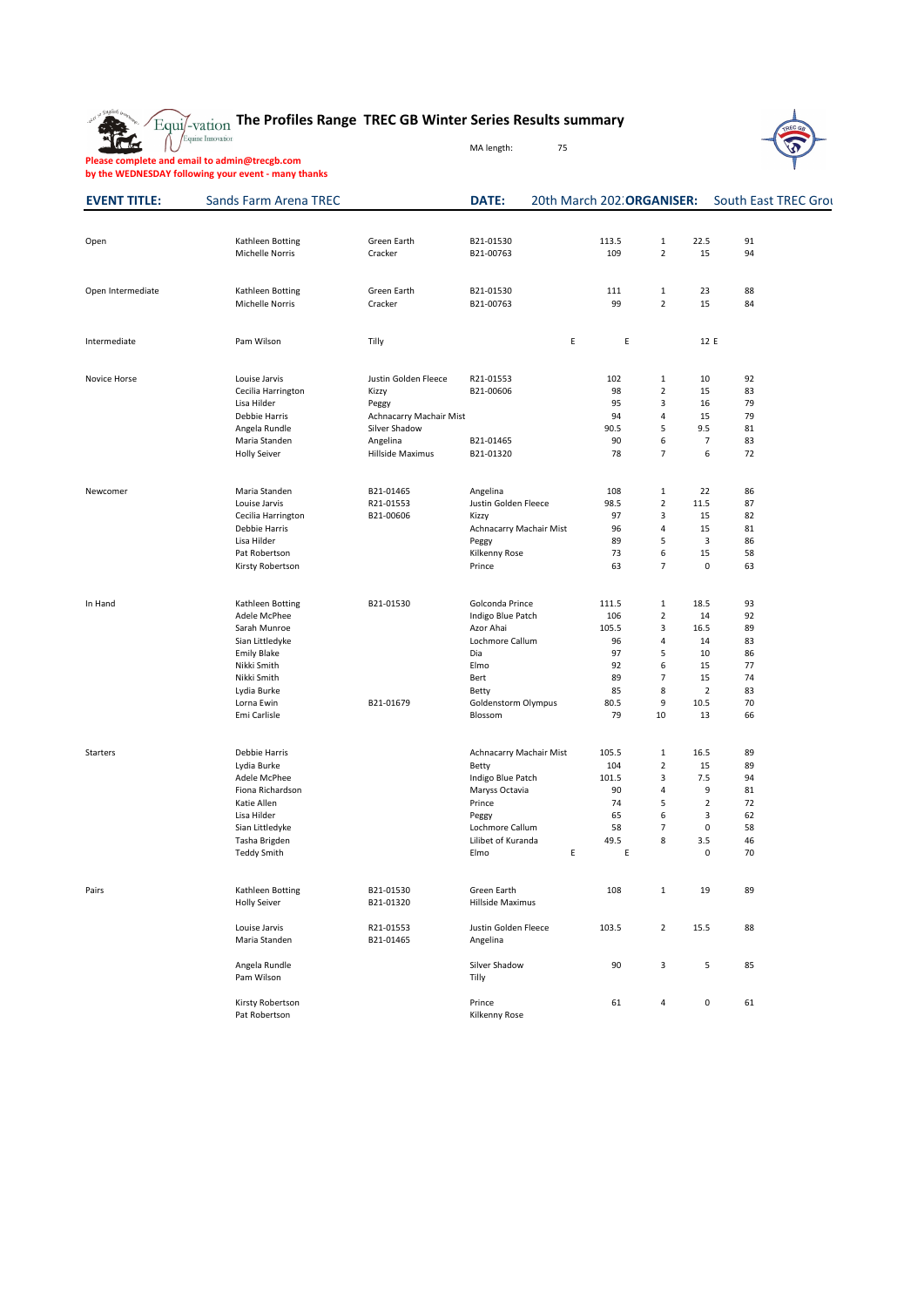| <b>Victor</b>                    | The Profiles Range TREC GB Winter Series Class summary<br>$Equi$ -vation<br>Equine Innovation<br><b>DATE:</b><br><b>South East TREC Group</b><br><b>Sands Farm Arena TREC</b><br>20th March 2022 ORGANISER: |                                          |                                               |          |               |                    |                           |     |                          |  |                            |        |      |                                         |                       |    |
|----------------------------------|-------------------------------------------------------------------------------------------------------------------------------------------------------------------------------------------------------------|------------------------------------------|-----------------------------------------------|----------|---------------|--------------------|---------------------------|-----|--------------------------|--|----------------------------|--------|------|-----------------------------------------|-----------------------|----|
| <b>EVENT TITLE:</b>              |                                                                                                                                                                                                             |                                          |                                               |          |               |                    |                           |     |                          |  |                            |        |      |                                         |                       |    |
| <b>Class:</b>                    | <b>Open</b>                                                                                                                                                                                                 |                                          |                                               |          |               |                    |                           |     |                          |  |                            |        |      |                                         |                       |    |
| <b>RIDER</b><br>Kathleen Botting | <b>TREC GB NO</b><br>B21-01530                                                                                                                                                                              | $ HORSE$ (very important)<br>Green Earth | Bramble Tangle<br>Corrigor<br>10 <sub>l</sub> | Neckrein | <b>Bridge</b> | Teardrop<br>Contro | Turnabout Bot<br>Reinback | 10I | One Handed Bending<br>10 |  | <b>PTV</b><br><b>TOTAL</b> | CANTER | WALF | <b>MA</b><br><b>TOTAL TOTAL</b><br>22.5 | <b>GRAND</b><br>113.5 | ໌ດ |





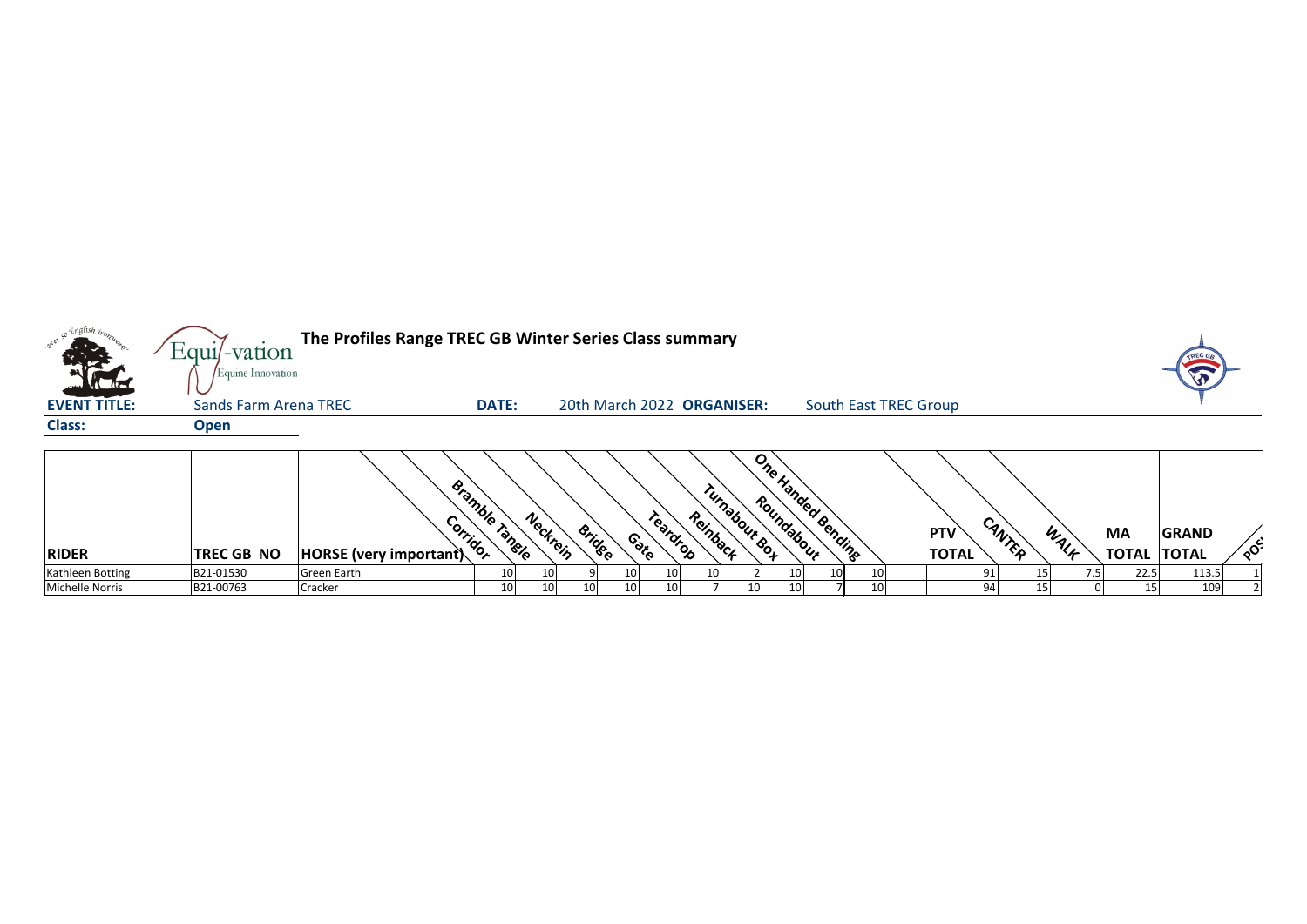| The Profiles Range TREC GB Winter Series Class summary<br>$Equi$ -vation<br>Equine Innovation<br><b>All die</b> |                              |                                                 |                            |                        |                                |               |                                       |                              |                            |                |                                 |              |        |
|-----------------------------------------------------------------------------------------------------------------|------------------------------|-------------------------------------------------|----------------------------|------------------------|--------------------------------|---------------|---------------------------------------|------------------------------|----------------------------|----------------|---------------------------------|--------------|--------|
| <b>EVENT TITLE:</b>                                                                                             | <b>Sands Farm Arena TREC</b> |                                                 | <b>DATE:</b>               |                        | 20th March 2022 ORGANISER:     |               |                                       | <b>South East TREC Group</b> |                            |                |                                 |              |        |
| <b>Class:</b>                                                                                                   | <b>Open Intermediate</b>     |                                                 |                            |                        |                                |               |                                       |                              |                            |                |                                 |              |        |
| <b>RIDER</b>                                                                                                    | TREC GB NO                   | One Handed<br><b>HORSE</b> (very<br>(important) | Bramble Tangle<br>Corridor | Immobility<br>Neckrein | Reinback<br>Teardrop<br>Contro | Turnabour Bot | Deductions for circling<br>Roundabour |                              | <b>PTV</b><br><b>TOTAL</b> | CANTER<br>WALK | <b>MA</b><br><b>TOTAL TOTAL</b> | <b>GRAND</b> | $\sim$ |
| Kathleen Botting                                                                                                | B21-01530                    | Green Earth                                     |                            | 10<br>10 <sub>l</sub>  | 10 <sup>1</sup><br>10I         | 10            | 10 <sup>1</sup><br>10I                |                              | 88                         |                | 23                              | 111          |        |
| Michelle Norris                                                                                                 | B21-00763                    | <b>Cracker</b>                                  | 10 <sub>1</sub>            | 10<br>10 <sup>1</sup>  |                                | 10            | 10                                    | 10                           | 84                         | 15             | 15 <sub>l</sub>                 | 99           |        |



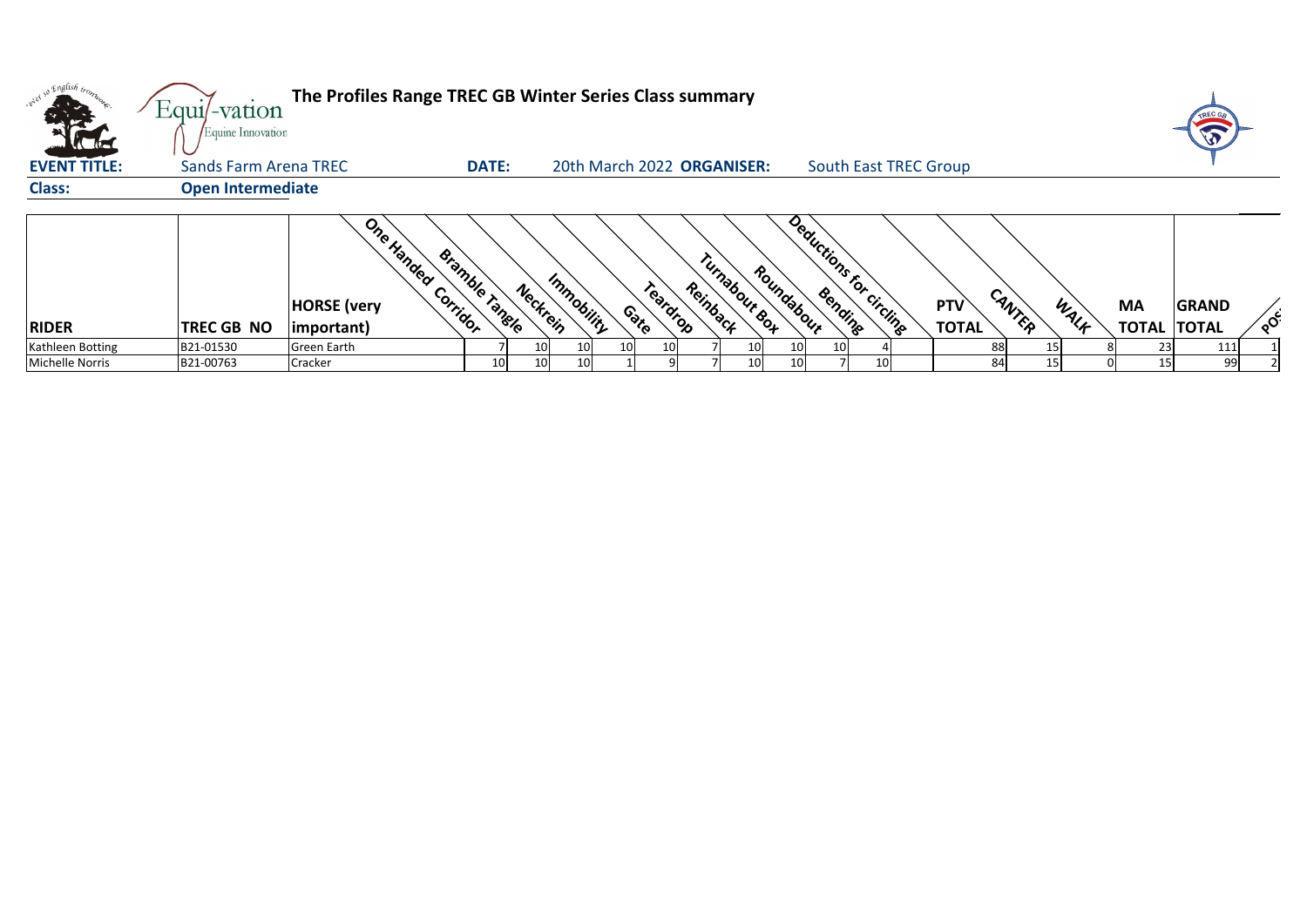| The Profiles Range TREC GB Winter Series Class summary<br>Equil-vation<br>Equine Innovation                                                                                                                                                                                                                  |                                                                           |
|--------------------------------------------------------------------------------------------------------------------------------------------------------------------------------------------------------------------------------------------------------------------------------------------------------------|---------------------------------------------------------------------------|
| <b>EVENT TITLE:</b><br><b>Sands Farm Arena TREC</b><br><b>DATE:</b><br>20th March 2022 ORGANISER:<br><b>South East TREC Group</b>                                                                                                                                                                            |                                                                           |
| <b>Class:</b><br><b>Intermediate</b>                                                                                                                                                                                                                                                                         |                                                                           |
| Deductions for circling<br>Bramble Tangle<br>Turnabour Box<br>Roundabour<br>Immobility<br>Neckrein<br>Teardrop<br>Reinback<br>Corridor<br>CANTEP<br><b>PTV</b><br><b>HORSE</b> (very<br>Contro<br><b>TOTAL</b><br><b>RIDER</b><br><b>TREC GB NO</b><br> important)<br>Pam Wilson<br>10 <sup>1</sup><br>Tilly | <b>MA</b><br>WALK<br><b>GRAND</b><br><b>TOTAL</b><br><b>TOTAL</b><br>12 E |



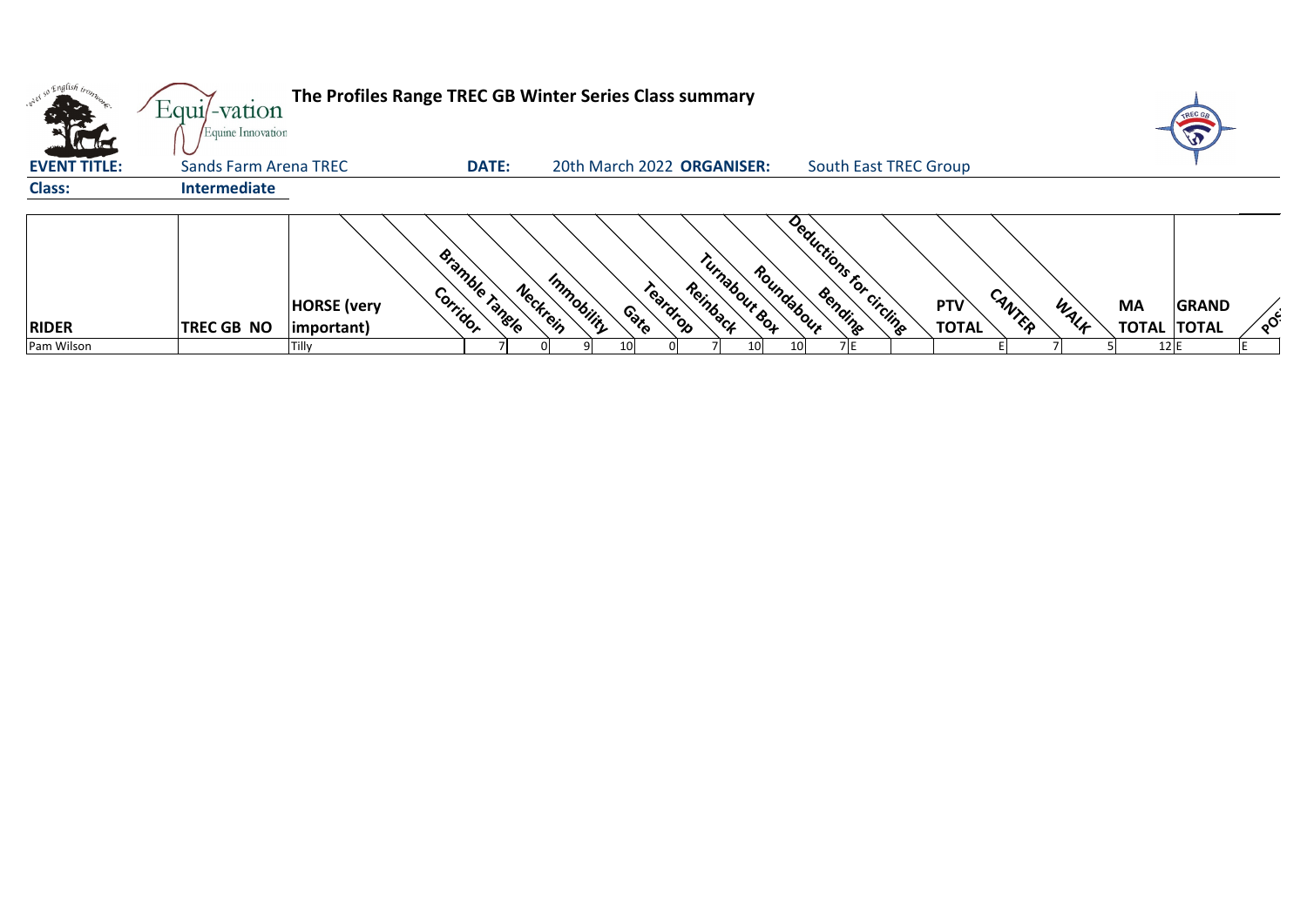

| onel so English trom.<br><b>EVENT TITLE:</b> | Equi/-vation<br>Equine Innovation<br><b>Sands Farm Arena TREC</b> | The Profiles Range TREC GB Winter Series Class summary | <b>DATE:</b> |                 |                 |                           | 20th March 2022 ORGANISER: |                    |                            |    | <b>South East TREC Group</b> |                            |        |      |                           |                              |      |
|----------------------------------------------|-------------------------------------------------------------------|--------------------------------------------------------|--------------|-----------------|-----------------|---------------------------|----------------------------|--------------------|----------------------------|----|------------------------------|----------------------------|--------|------|---------------------------|------------------------------|------|
| <b>Class:</b>                                | <b>Novice Horse</b>                                               |                                                        |              |                 |                 |                           |                            |                    |                            |    |                              |                            |        |      |                           |                              |      |
| <b>RIDER</b>                                 | <b>TREC GB NO</b>                                                 | <b>Remains 1989</b><br>HORSE (very important) 1/8      | Neckrein     | <b>Bridge</b>   | Immobility      | Turnabour Bot<br>Reinback |                            | Teardrop<br>Contro | Brambel Tangle<br>Corridor |    | Deductions for circling      | <b>PTV</b><br><b>TOTAL</b> | CANTER | WALK | <b>MA</b><br><b>TOTAL</b> | <b>GRAND</b><br><b>TOTAL</b> | POST |
| Louise Jarvis                                | R21-01553                                                         | Justin Golden Fleece                                   | 10           | 10              |                 | 10                        | 10<br>10                   |                    |                            | 10 | 10                           | 92                         | 6.5    | 3.5  | 10                        | 102                          |      |
| Cecilia Harrington                           | B21-00606                                                         | <b>Kizzy</b>                                           |              | 10 <sub>1</sub> | 10 <sub>l</sub> | 10 <sup>1</sup>           | 10<br>10 <sup>1</sup>      |                    |                            | 10 |                              | 83                         | 15     |      | 15                        | 98                           |      |
| Lisa Hilder                                  |                                                                   | Peggy                                                  |              |                 | 10              | 10                        | 10                         |                    |                            | 10 | 10                           | 79                         | 13     |      | 16                        | 95                           |      |
| Debbie Harris                                |                                                                   | <b>Achnacarry Machair Mist</b>                         |              | 10              | 10 <sub>l</sub> | 10                        | 10<br>10                   |                    |                            |    |                              | 79                         | 15     |      | 15                        | 94                           |      |
| Angela Rundle                                |                                                                   | <b>Silver Shadow</b>                                   |              |                 | 10              | 10                        | 10                         |                    |                            | 10 |                              | 81                         | 9.5    |      | 9.5                       | 90.5                         |      |
| Maria Standen                                | B21-01465                                                         | Angelina                                               |              | 10              | 10 <sub>l</sub> | 10                        | 10<br>10 <sup>1</sup>      |                    |                            | 10 |                              | 83                         |        |      |                           | 90                           |      |
| <b>Holly Seiver</b>                          | B21-01320                                                         | <b>Hillside Maximus</b>                                |              |                 |                 | 10 <sup>1</sup>           | 10<br>10 <sup>1</sup>      |                    |                            |    | 10                           | 72                         |        |      |                           | 78                           |      |



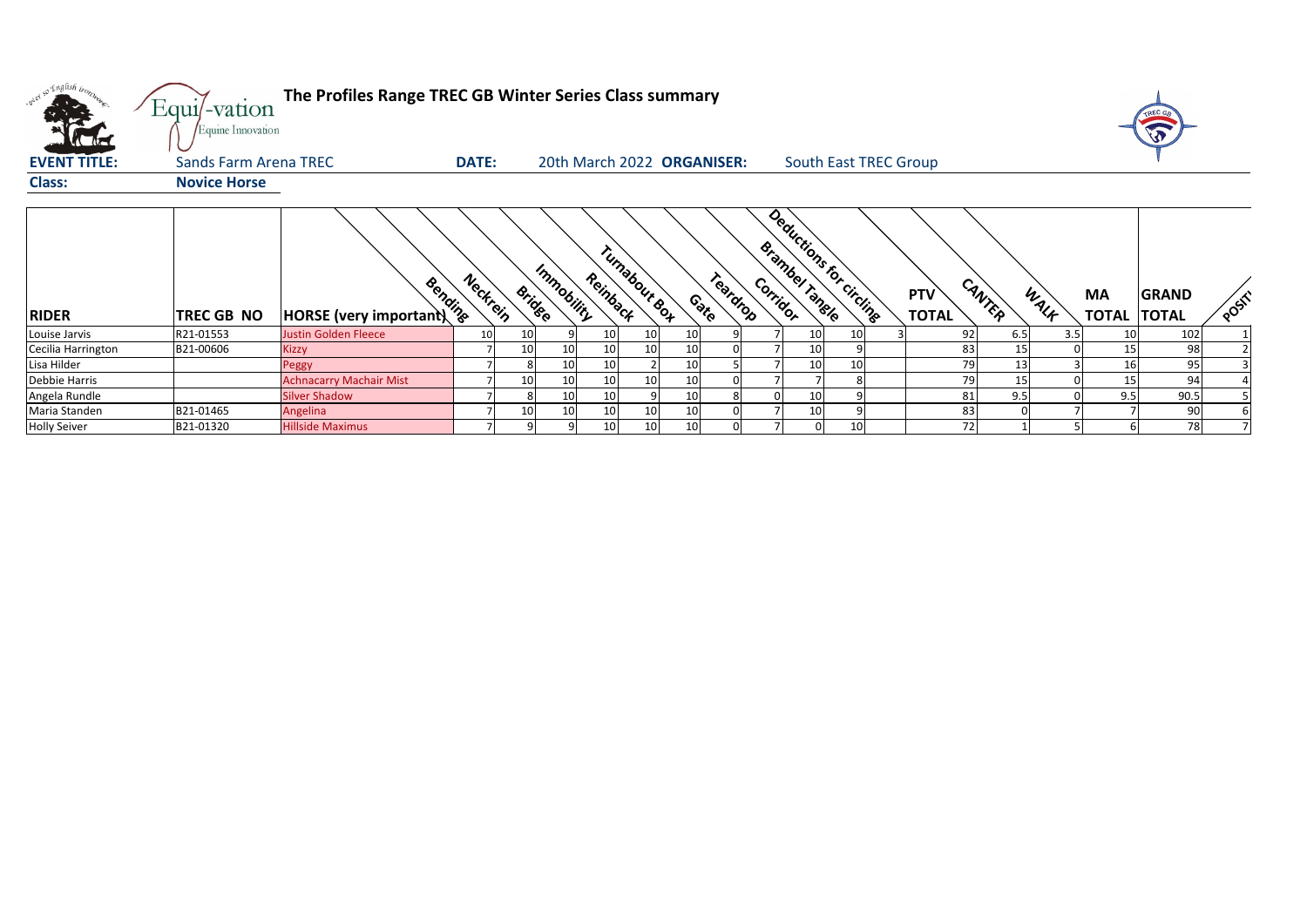| Into C | <b>PTV</b>   | CANTER | WALK | <b>MA</b>    | <b>GRAND</b> | POC'           |
|--------|--------------|--------|------|--------------|--------------|----------------|
|        | <b>TOTAL</b> |        |      | <b>TOTAL</b> | <b>TOTAL</b> |                |
|        | 86           | 15     |      | 22           | 108          | 1              |
|        | 87           | 7      | 4.5  | 11.5         | 98.5         | $\overline{2}$ |
|        | 82           | 15     | 0    | 15           | 97           | 3              |
|        | 81           | 15     | 0    | 15           | 96           | 4              |
|        | 86           | 0      | 3    | 3            | 89           | 5              |
|        | 58           | 15     | 0    | 15           | 73           | 6              |
|        | 63           | 0      | 0    | 0            | 63           | 7              |

| over so English trop    | Equi/-vation<br>Equine Innovation | The Profiles Range TREC GB Winter Series Class summary |              |            |                 |                           |               |                            |                 |                         |                            |                 |      |                                 |              |    |
|-------------------------|-----------------------------------|--------------------------------------------------------|--------------|------------|-----------------|---------------------------|---------------|----------------------------|-----------------|-------------------------|----------------------------|-----------------|------|---------------------------------|--------------|----|
| <b>EVENT TITLE:</b>     | <b>Sands Farm Arena TREC</b>      |                                                        | <b>DATE:</b> |            |                 |                           |               | 20th March 2022 ORGANISER: |                 | South East TREC Group   |                            |                 |      |                                 |              |    |
| <b>Class:</b>           | <b>Newcomer</b>                   |                                                        |              |            |                 |                           |               |                            |                 |                         |                            |                 |      |                                 |              |    |
| <b>RIDER</b>            | TREC GB NO                        | Roundabour<br>HORSE (very important)                   | Reinback     | Immobility | Bendine         | Neckrein<br><b>Bridge</b> | Turnabout Bot | Teardrop<br>Corridor       | Bramble Tangle  | Deductions for circling | <b>PTV</b><br><b>TOTAL</b> | CANTER          | WALK | <b>MA</b><br><b>TOTAL TOTAL</b> | <b>GRAND</b> | ໌ດ |
| Maria Standen           | Angelina                          | B21-01465                                              |              | 10         | 10              | 10                        | 10            |                            | 10 <sup>1</sup> |                         | 86                         | 15              |      | 22                              | 108          |    |
| Louise Jarvis           | Justin Golden Fleece              | R21-01553                                              |              |            | 10              |                           | 10            | 10 <sup>1</sup>            | 10              |                         | 87                         |                 | 4.5  | 11.5                            | 98.5         |    |
| Cecilia Harrington      | Kizzy                             | B21-00606                                              |              | 10         | 10              | 10                        |               | 10                         | 10 <sup>1</sup> |                         | 82                         | 15              |      | 15                              | 97           |    |
| Debbie Harris           | Achnacarry Machair Mist           |                                                        |              |            | 10 <sub>l</sub> |                           | 10            | 10                         |                 | 10                      | 81                         | 15              |      | 15                              | 96           |    |
| Lisa Hilder             | Peggy                             |                                                        |              |            | 10              |                           | 10            |                            | 10              | 10                      | 86                         |                 |      |                                 | 89           |    |
| Pat Robertson           | Kilkenny Rose                     |                                                        |              |            |                 |                           |               |                            | 10 <sup>1</sup> | 10                      | 58                         | 15 <sub>1</sub> |      | 15                              | 73           |    |
| <b>Kirsty Robertson</b> | Prince                            |                                                        |              |            | 10 <sup>1</sup> |                           | 10            |                            |                 | 10                      | 63                         |                 |      |                                 | 63           |    |



## Sands Farm Trec Group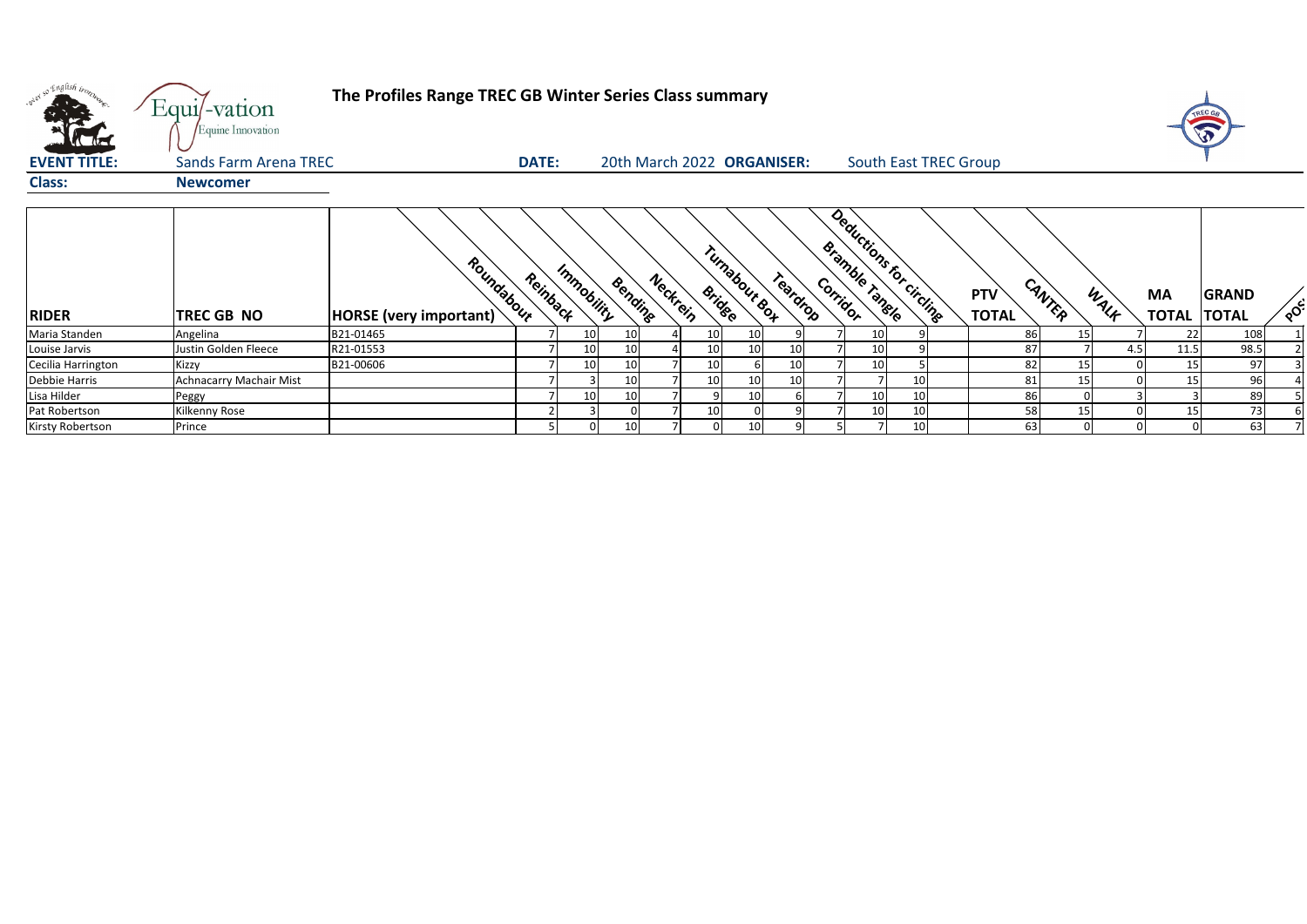

# **TREC GB Winter Series Class summary**

| <b>EVENT TITLE:</b> | <b>Sands Farm Arena TREC</b> |                                               |                  | <b>DATE:</b>                      |                 | 20th March 2022 ORGANISER: |                 |          |                    |              |    | <b>South East TREC Group</b> |                            |      |      |                                 |              |          |
|---------------------|------------------------------|-----------------------------------------------|------------------|-----------------------------------|-----------------|----------------------------|-----------------|----------|--------------------|--------------|----|------------------------------|----------------------------|------|------|---------------------------------|--------------|----------|
| <b>Class:</b>       | <b>In Hand</b>               |                                               |                  |                                   |                 |                            |                 |          |                    |              |    |                              |                            |      |      |                                 |              |          |
| <b>RIDER</b>        | <b>TREC GB NO</b>            | Led Reinback<br><b>HORSE</b> (very important) | Led Ticket Punch | Lea Turnabour Box<br>Lea Teardrop |                 | Led Immobility             | Led Bridge      | Led Jump | Led Bramble Tangle | Led Corridor |    | Deductions for circling      | <b>PTV</b><br><b>TOTAL</b> | TROT | WALK | <b>MA</b><br><b>TOTAL TOTAL</b> | <b>GRAND</b> | $\delta$ |
| Kathleen Botting    | B21-01530                    | Golconda Prince                               |                  |                                   | 10              | 10                         | 10              |          |                    |              | 10 | 10                           | 93                         | 9.5  |      | 18.5                            | 111.5        |          |
| Adele McPhee        |                              | Indigo Blue Patch                             |                  | 10                                | 10              |                            | 10              |          |                    | 10I          | 10 |                              | 92                         | 7.5  | 6.5  | 14                              | 106          |          |
| Sarah Munroe        |                              | Azor Ahai                                     |                  | 10                                | 10 <sub>1</sub> | 10                         | 10              |          |                    | 10           | 10 | 10                           | 89                         | 11   | 5.5  | 16.5                            | 105.5        |          |
| Emily Blake         |                              | Dia                                           |                  |                                   | 10              |                            | 10 <sup>1</sup> |          |                    |              |    | 10                           | 83                         | 13   |      | 14                              | 97           |          |
| Sian Littledyke     |                              | Lochmore Callum                               |                  | 10                                | 10              |                            | 10              | 10       | 10                 |              |    | 10                           | 86                         | 10   |      | 10                              | 96           |          |
| Nikki Smith         |                              | Elmo                                          |                  |                                   | 10              |                            | 10 <sup>1</sup> |          |                    |              |    | 10                           | 77                         |      |      | 15                              | 92           |          |
| Nikki Smith         |                              | <b>Bert</b>                                   |                  |                                   | 10              |                            |                 |          |                    |              | 10 |                              | 74                         |      |      | 15                              | 89           |          |
| Lydia Burke         |                              | <b>Betty</b>                                  |                  | 10                                | 10              | ΩI                         | 10              | 10       |                    | 10           | 10 | 10                           | 83                         | ΩI   |      |                                 | 85           |          |
| Lorna Ewin          | B21-01679                    | Goldenstorm Olympus                           |                  |                                   | 10              | 10 <sup>1</sup>            | 10 <sub>1</sub> | 10       |                    |              |    | 10                           | 70                         | 9.5  |      | 10.5                            | 80.5         |          |
| Emi Carlisle        |                              | Blossom                                       |                  |                                   | 9               | 81                         | 10              |          |                    |              |    | 10                           | 66                         | 13   |      | 13                              | 79           | 10       |

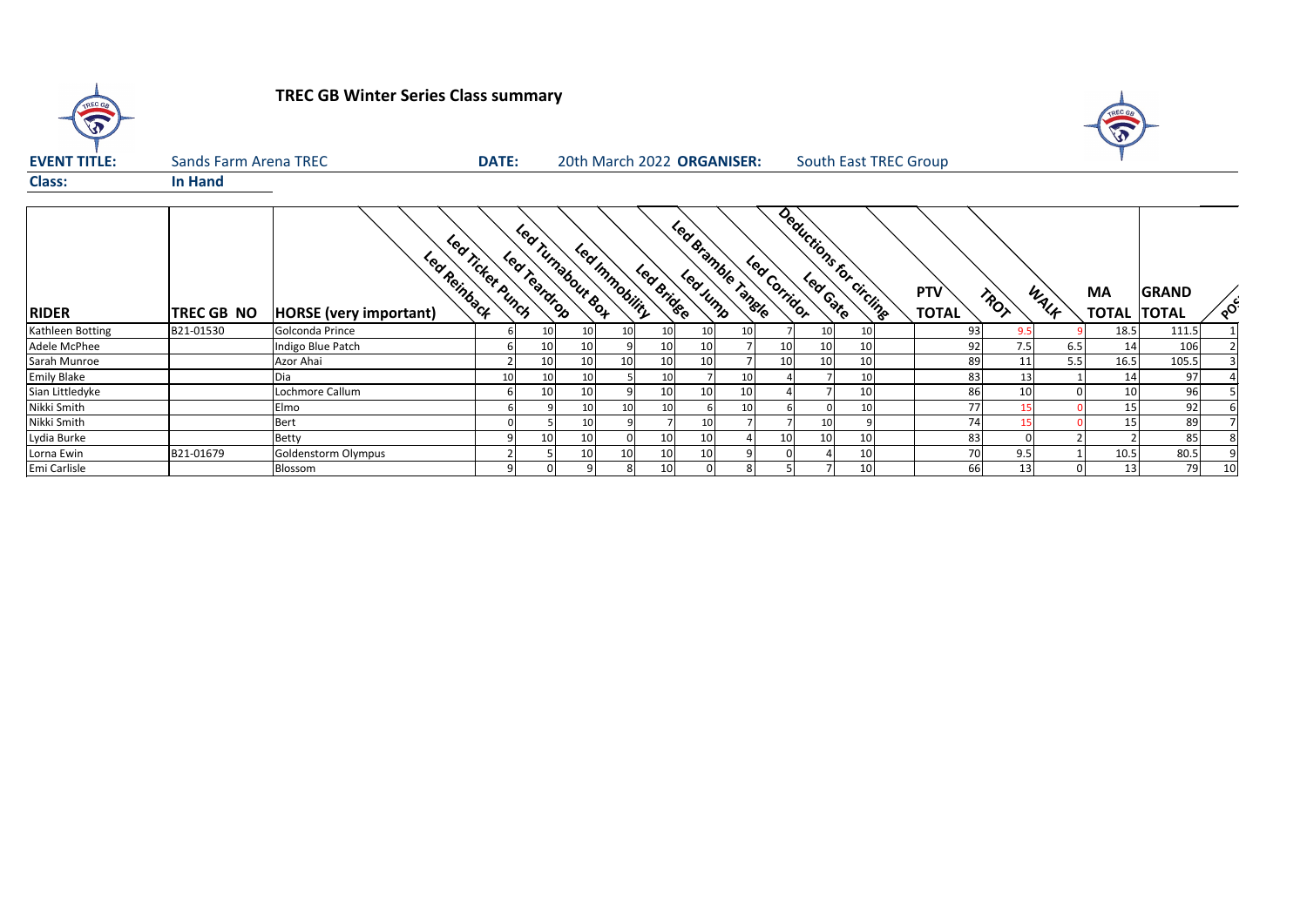

# **TREC GB Winter Series Class summary**

| <b>EVENT TITLE:</b> |                   | <b>Sands Farm Arena TREC</b>              |              | <b>DATE:</b> | 20th March 2022 ORGANISER: |                 |    |                    |                |                 |                 | <b>South East TREC Group</b> |                     |        |      |                           |                              |          |
|---------------------|-------------------|-------------------------------------------|--------------|--------------|----------------------------|-----------------|----|--------------------|----------------|-----------------|-----------------|------------------------------|---------------------|--------|------|---------------------------|------------------------------|----------|
| <b>Class:</b>       | <b>Starters</b>   |                                           |              |              |                            |                 |    |                    |                |                 |                 |                              |                     |        |      |                           |                              |          |
| <b>RIDER</b>        | <b>TREC GB NO</b> | Reinback<br><b>HORSE</b> (very important) | Ticket Punch | Teardrop     | Turnabout Box              | Immobility      |    | Neckrein<br>Bridge | Bramble Tangle | Corridor        |                 | Deductions for ciringe       | PTV<br><b>TOTAL</b> | CANTER | WALK | <b>MA</b><br><b>TOTAL</b> | <b>GRAND</b><br><b>TOTAL</b> | $\delta$ |
| Debbie Harris       |                   | Achnacarry Machair Mist                   |              | 10           |                            |                 |    | 10                 |                | 10 <sup>1</sup> |                 |                              | 89                  | 15     | 1.5  | 16.5                      | 105.5                        |          |
| Lydia Burke         |                   | <b>Betty</b>                              |              |              |                            | 10 <sub>l</sub> |    | 10                 |                | 10 <sup>1</sup> |                 |                              | 89                  | 15     |      | 15                        | 104                          |          |
| Adele McPhee        |                   | ndigo Blue Patch                          |              | 10           |                            | 10              |    | 10                 | 10             | 10              | 10 <sub>l</sub> |                              | 94                  | 4.5    |      | 7.5                       | 101.5                        |          |
| Fiona Richardson    |                   | Maryss Octavia                            |              | 10           |                            | 10              |    | 10                 | 10             |                 |                 |                              | 81                  |        |      |                           | 90                           |          |
| Katie Allen         |                   | Prince                                    |              | 10           |                            | 10              | 10 | 10                 |                |                 |                 |                              | 72                  |        |      |                           | 74                           |          |
| Lisa Hilder         |                   | Peggy                                     |              |              |                            |                 |    |                    | 0              |                 |                 |                              | 62                  |        |      |                           | 65                           |          |
| Sian Littledyke     |                   | Lochmore Callum                           |              | 10           |                            |                 | 10 | 10                 |                |                 |                 |                              | 58                  |        |      |                           | 58                           |          |
| Tasha Brigden       |                   | Lilibet of Kuranda                        |              |              |                            | 10 <sup>1</sup> |    |                    |                |                 |                 |                              | 46                  | 3.5    |      | 3.5                       | 49.5                         |          |
| Teddy Smith         |                   | Elmo                                      |              |              |                            | h               |    | 10                 | 0              | 10              |                 |                              | 70                  |        |      |                           | 0 E                          |          |